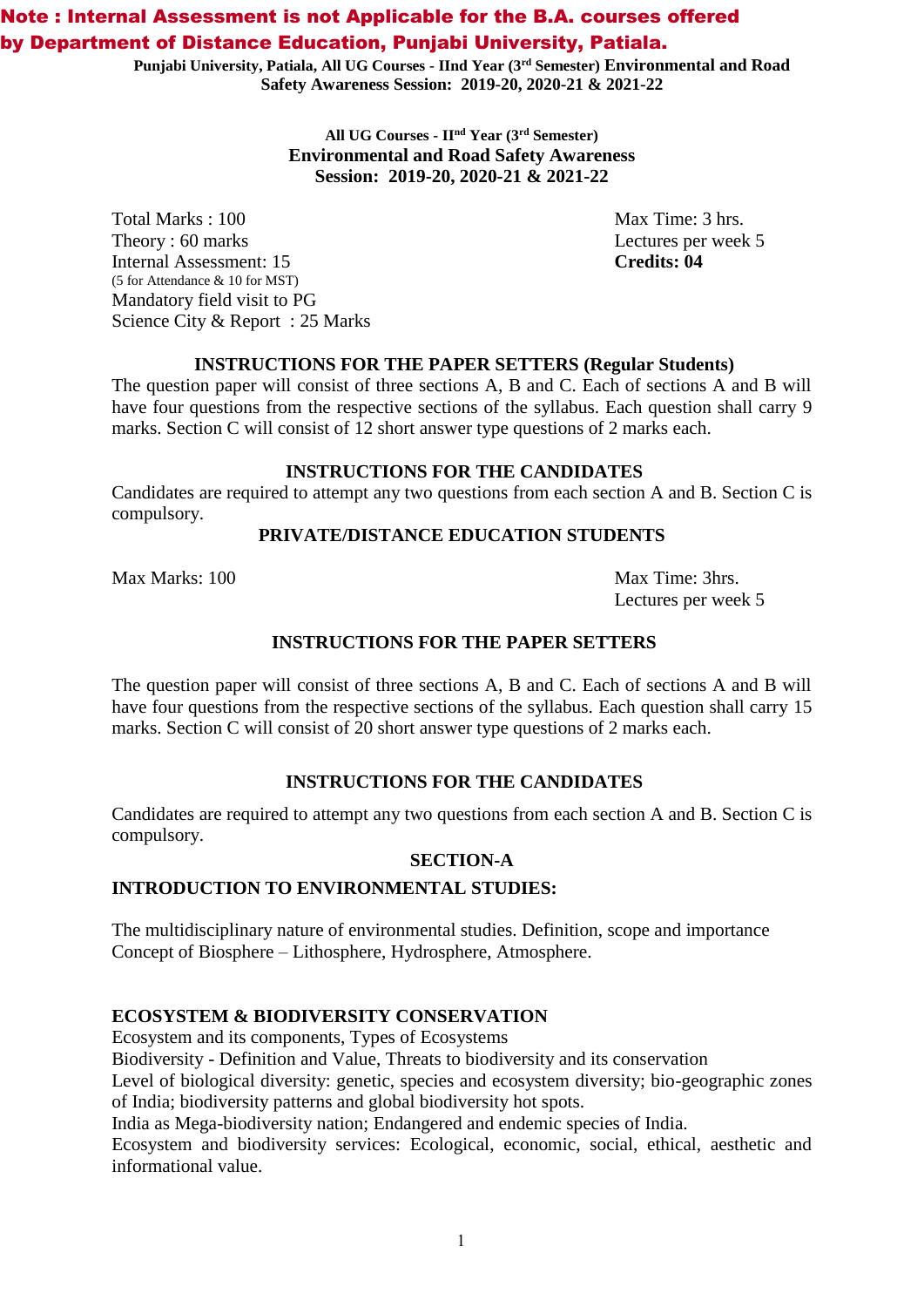# **NATURAL RESOURCES–RENEWABLE AND NON RENEWABLE RESOURCES**

Land resources and land use change; land degradation, soil erosion and desertification.

Deforestation: causes and impacts due to mining, dam building on environment, Forests, Biodiversity and tribal populations.

Water: Use and over-exploitation of surface and ground water, Floods, droughts, conflicts over water (international & inter-state)

Energy resources: renewable and nonrenewable energy sources, use of alternate energy sources, growing energy needs, case studies.

### **Environmental Pollution**

Environmental Pollution : types, causes, effects and controls; Air, Water, Soil and noise pollution. Nuclear hazards and human health risks Solid waste management, Source Segregations : Control measures of urban and Industrial waste. Pollution case studies.

# **SECTION-B**

# **ENVIRONMENTAL PROTECTION LAWS IN INDIA**

Environmental protection act for; Air (Prevention and control of pollution), Water (Prevention and Control of pollution), Wild life, Forest Conservation, Issues involved in the enforcement of environmental legislation.Role of an individual in prevention of pollution.

Environmental policies & Practices; Climate change, global warming, ozone layer depletion, acid rain and imapcts on human communities and agriculture.

# **Human Communities and the Environment**

Human population growth: Impacts on environment, human health and welfare, Sanitation & Hygiene. Resettlement and rehabilitation of project affected persons; case studies. Disaster management: floods, earthquake, cyclones and landslides. Environment movements: Chipko, Silent valley, Bishnois of Rajasthan. Environmental ethics: Role of Indian and other religions and cultures in environmental conservation for a Clean-green pollution free state.

Environmental communication and public awareness, case studies (e.g., CNG vehicles in Delhi)

### **ROAD SAFETY AWARENESS**

Concept and significance of Road safety, Traffic signs, Traffic rules, Traffic Offences and penalties, How to obtain license, Role of first aid in Road Safety.

### **Stubble Burning**

Meaning of Stubble burning. Impact on health & environment. Management and alternative uses of crop stubble. Environmental Legislations and Policies for Restriction of Agriculture Residue Burning in Punjab.

### **Field Work**

Visit to an area to document environmental assets: river/Forest/Flora/Fauna, etc. Visit to Local polluted site –urban/Rural/Industrial/Agricultural. Study of common Plants, Insects, Birds and basic principles of identification. Study of simple ecosystems-pond, river, Delhi Ridge, etc.